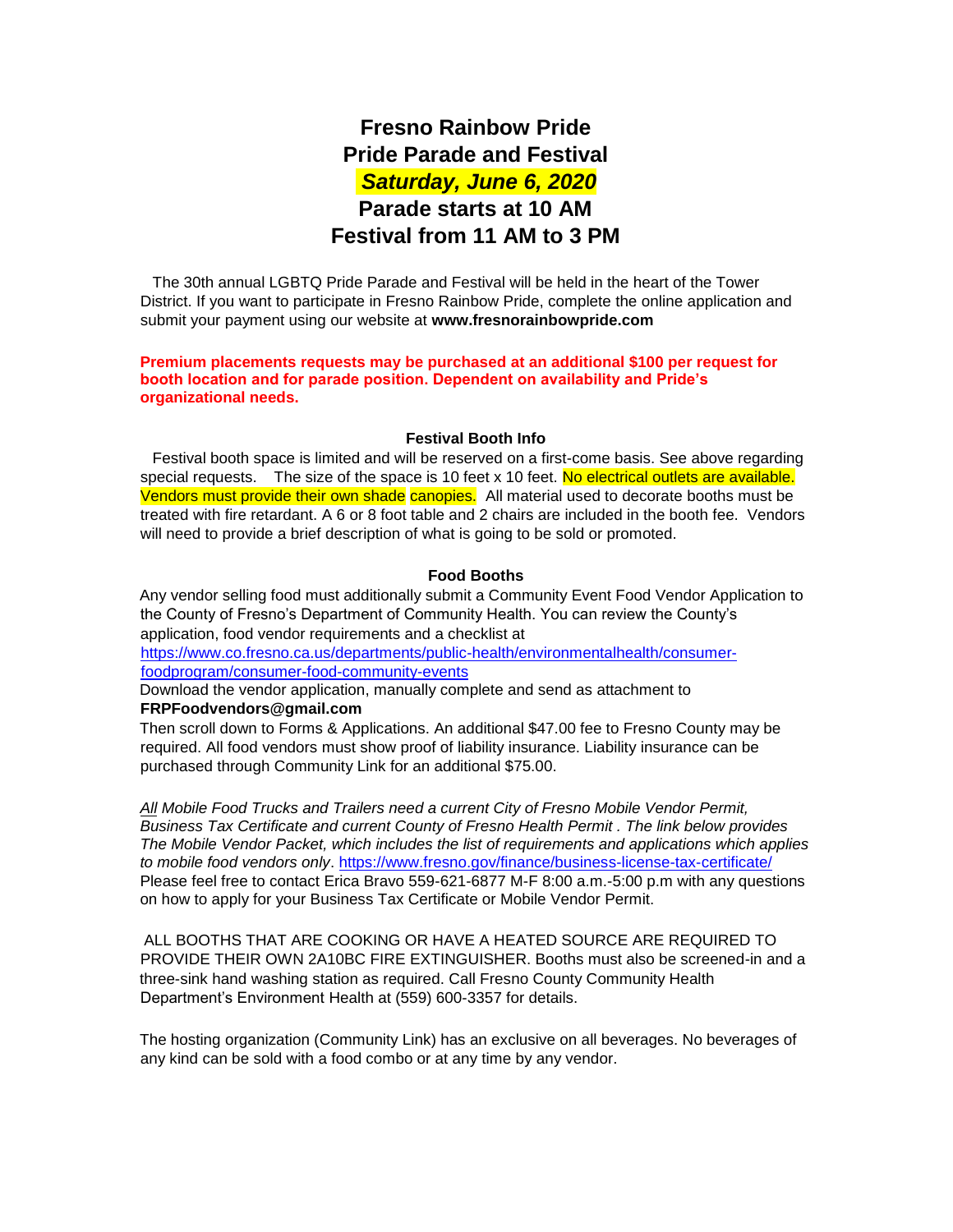*Food Booth applications and payments must be submitted by April 15, 2020.* 

# **Festival Booth Rates & Deadlines:**

ALL vendor booths information/merchandise must have liability insurance. ALL merchandisers must have a business tax license with the City of Fresno. Liability insurance can be purchased through Community Link for an additional \$50. You must provide copies to Community Link of the documents mentioned above. Scan copies to **FRPBooths@gmail.com**

Rates for applications received and paid for: - before April 15<sup>th</sup>, 2020: Information / Merchandise Booths - **\$70** Food Booths - **\$100**. between April 16<sup>th</sup> and May 17<sup>th</sup>, 2020: Information / Merchandise Booths - **\$100** *Food Booths – not accepted.* Extra tables - \$10 each; Extra chairs - \$2 each. *LATE Booth applications (Information / Merchandise) and payments will NOT be accepted after May 17, 2020.\**

\* Your Festival Booth comes with two vendor passes and are not transferrable. For additional staff/volunteers vendor passes are \$5 each.

# **Refundable Booth Cleaning Deposit:**

All booth fees include a \$20 returnable cleaning deposit. **ALL VENDORS MUST COLLECT THEIR FUNDABLE CLEANING DEPOSIT AT THE END OF THE FESTIVAL ON SATURDAY JUNE 6, 2020 TO THE INFORMATION BOOTH (at the intersection of Alhambra and Fulton St). NO CLEANING DEPOSIT WILL BE REFUNDED AFTER JUNE 6, 2020.** To collect your deposit your booth space must be inspected by the Festival Coordinator. Chairs and tables need to be returned to the designated area and stacked neatly, all trash must be cleared from your area, and your area must be swept up including all small trash and cigarette butts. No exceptions will be made.

The hosting organization (Community Link) has an exclusive on all beverages. No beverages of any kind can be sold with a food combo or at any time by any vendor.

\*\*\* Pricing: **Black** – Early Rate; **Red** – Regular Rate; **Purple** – Late Rate.

-

**Pride Program Ad Rates & Deadlines**  Rates for advertisements received and paid for: **before March 1, 2020:** 

- Business Card - 3.5" x 2" - \$50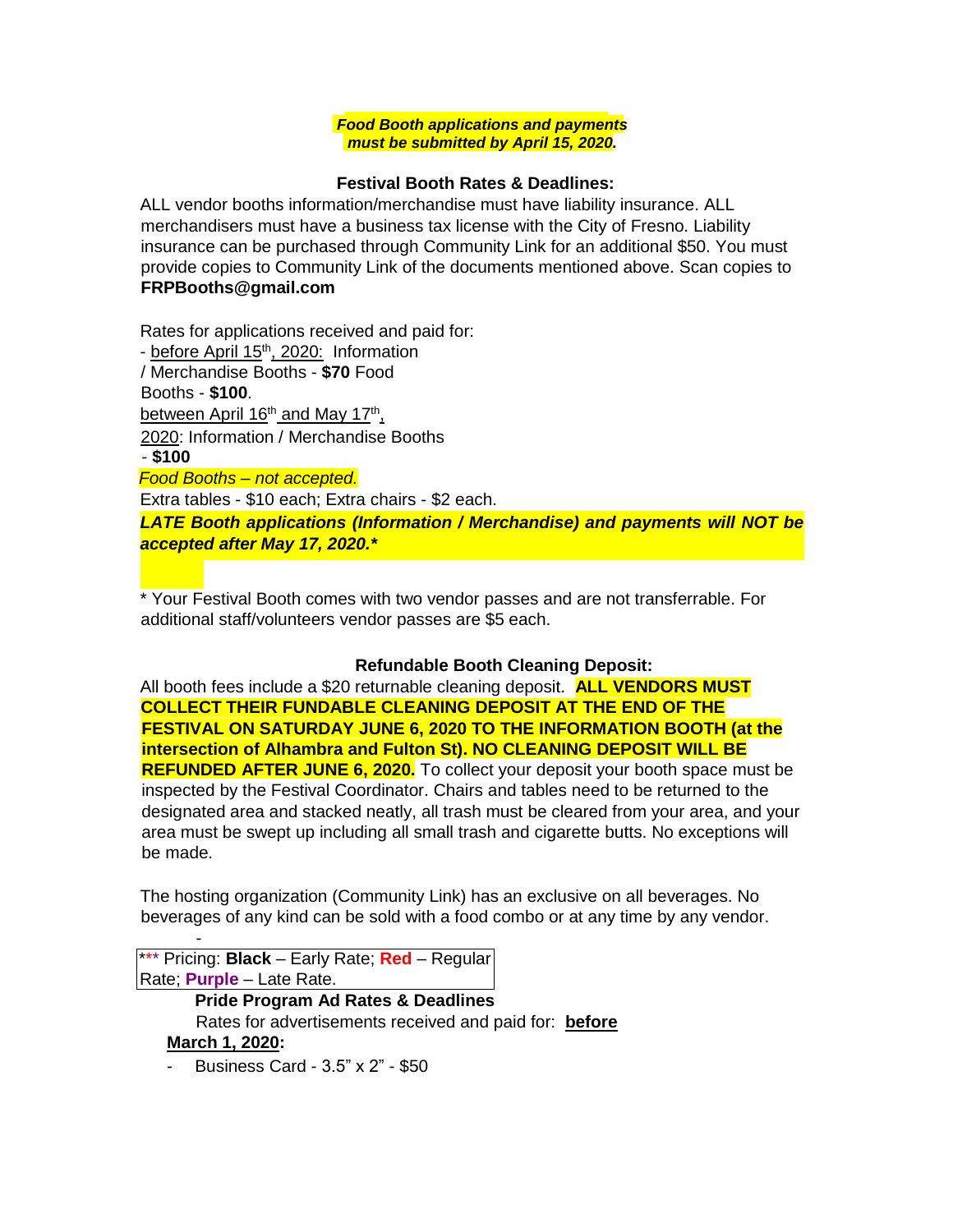**April 1, 2020:** 

- Half Page - 3.5" x 4.5" - \$80 - Full Page - 3.5" x 9.5" - \$100 **March 2 -**

- Business Card 3.5" x 2" **\$100**
- Half Page 3.5" x 4.5" **\$160**
- Full Page 3.5" x 9.5" **\$200** Camera-ready art must be submitted to **[FRPProgrambook@gmail.com](mailto:FRPProgrambook@gmail.com)**

Send payments to ---- *All advertisements and payments must be submitted by April 1, 2020.*

#### **Parade Entry Info & Fees:**

- Rates for applications received and paid for: **- before April 15, 2020:**
- Marching Unit **\$25**; Motorcycles **\$10** per bike; - Animal Unit **\$25**;
- Decorated Vehicle / Float **\$35 - between April 16th and May 17th, 2020:**
- Marching Unit **\$50**; Motorcycles **\$10** per bike; Animal Unit **\$50**;
- Decorated Vehicle / Float **\$70 - between May 18th and May 31st, 2020:**
- Marching Unit \$75; Motorcycles \$10 per bike;
- Animal Unit **\$75**; Decorated Vehicle / Float **\$100**

**Parade entries will be accepted up to the start of the parade, but on the** *day of the event (June 6, 2020) the fees must be paid in cash.*

*All parade vehicles must have liability insurance. All parade participants must sign a No Harm Waiver provided at check in.* 

*Parade entries MUST provide a brief description of your parade entry for announcement at the grand stand area. The information you provide will be used to promote your entry / organization and is due no later than April 15,2020, and emailed to FRPGrandstand@gmail.com*

## **Parade Awards**

Again this year a panel of judges will honor parade entries with Special Awards. Awards will be given to the most festive and/or largest number of participants in a marching unit, Motorcycle and/ or Animal unit. An award will also be given for the best decorated vehicle/float.

#### **Donations and Sponsorships**

 Community Link is a 501 (c) 3 nonprofit community service organization serving the LGBTQ community of the Central Valley. All donations and sponsorships are taxdeductible and are greatly appreciated.

 Donations are one of our best sources for a financially successful LGBTQ Pride event. Please support Fresno Rainbow Pride Parade and Festival by making a taxdeductible donation today. Becoming a sponsor of the Fresno Rainbow Pride Parade and Festival is great exposure for your business or organization. Last year's event attracted an estimated 5,000 Valley residents in a 4-hour period. The LGBTQ community is a very loyal customer base.